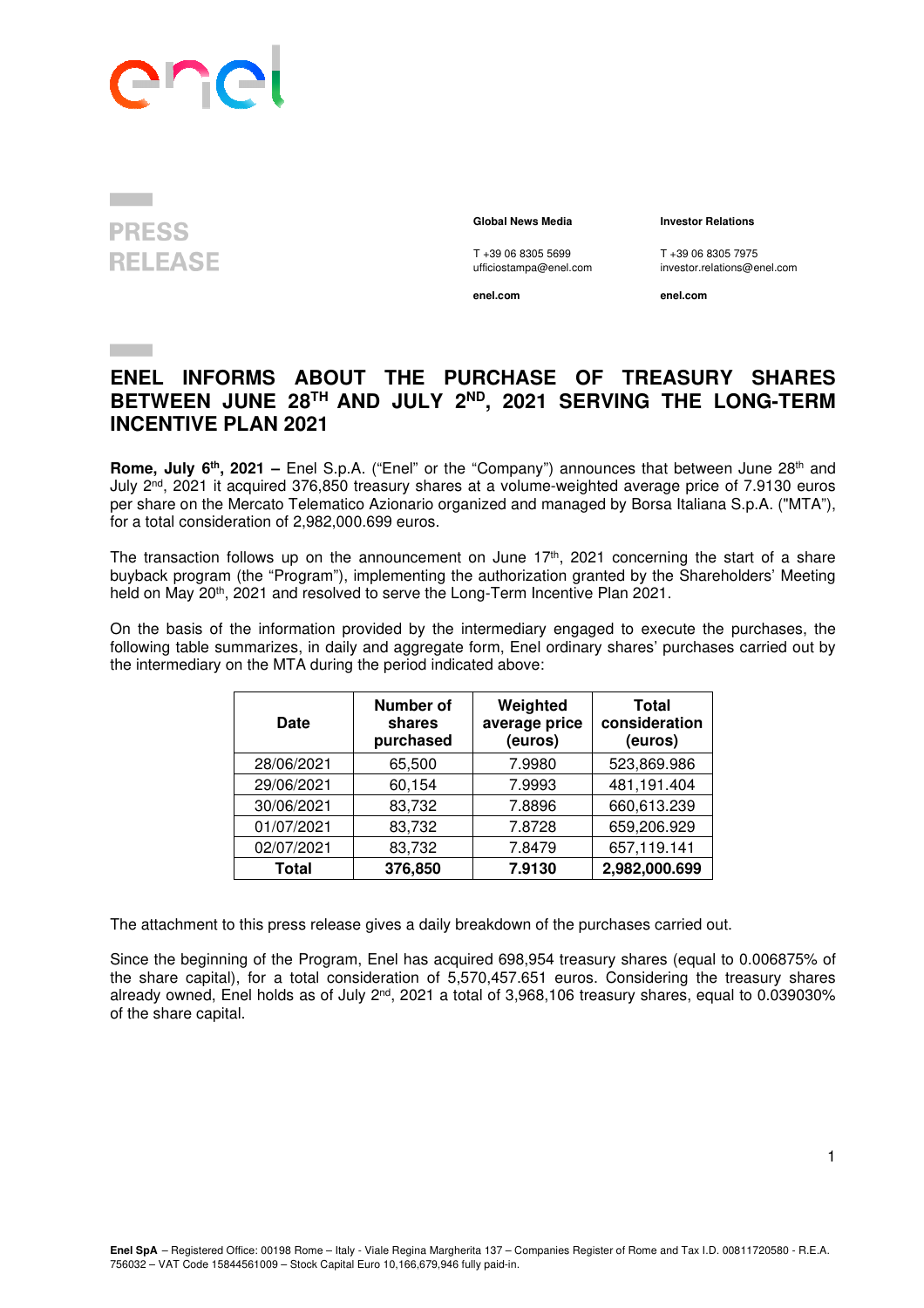

## **Attachment**

Daily breakdown of purchases of Enel ordinary shares (ISIN code IT0003128367) carried out between June 28th and July 2nd, 2021.

| Date and time (Italian<br>local time) | <b>Number of shares</b><br>purchased | <b>Unit price</b><br>(euros) | <b>Total</b><br>consideration<br>(euros) | <b>Trading venue</b>      |
|---------------------------------------|--------------------------------------|------------------------------|------------------------------------------|---------------------------|
| 28/06/2021 09:09:20                   | 3,349                                | 8.034                        | 26,905.866                               | MTA Borsa Italiana        |
| 28/06/2021 09:25:40                   | 2,463                                | 8.028                        | 19,772.964                               | <b>MTA Borsa Italiana</b> |
| 28/06/2021 09:42:18                   | 2,648                                | 8.009                        | 21,207.832                               | <b>MTA Borsa Italiana</b> |
| 28/06/2021 10:04:29                   | 1,000                                | 8.007                        | 8,007.000                                | <b>MTA Borsa Italiana</b> |
| 28/06/2021 10:04:31                   | 2,244                                | 8.007                        | 17,967.708                               | MTA Borsa Italiana        |
| 28/06/2021 10:25:26                   | 1,703                                | 7.974                        | 13,579.722                               | <b>MTA Borsa Italiana</b> |
| 28/06/2021 10:45:36                   | 925                                  | 7.993                        | 7,393.525                                | <b>MTA Borsa Italiana</b> |
| 28/06/2021 10:45:48                   | 1,299                                | 7.993                        | 10,382.907                               | MTA Borsa Italiana        |
| 28/06/2021 11:01:16                   | 1,275                                | 7.993                        | 10,191.075                               | <b>MTA Borsa Italiana</b> |
| 28/06/2021 11:25:12                   | $\overline{4}$                       | 7.983                        | 31.932                                   | MTA Borsa Italiana        |
| 28/06/2021 11:25:12                   | 1,100                                | 7.983                        | 8,781.300                                | <b>MTA Borsa Italiana</b> |
| 28/06/2021 11:25:12                   | 1,500                                | 7.983                        | 11,974.500                               | MTA Borsa Italiana        |
| 28/06/2021 11:25:12                   | 482                                  | 7.983                        | 3,847.806                                | <b>MTA Borsa Italiana</b> |
| 28/06/2021 11:54:11                   | 160                                  | 7.978                        | 1,276.480                                | <b>MTA Borsa Italiana</b> |
| 28/06/2021 11:54:11                   | 2,105                                | 7.978                        | 16,793.690                               | <b>MTA Borsa Italiana</b> |
| 28/06/2021 11:59:43                   | 522                                  | 7.979                        | 4,165.038                                | <b>MTA Borsa Italiana</b> |
| 28/06/2021 12:12:55                   | 2,144                                | 7.979                        | 17,106.976                               | <b>MTA Borsa Italiana</b> |
| 28/06/2021 12:36:50                   | 2,424                                | 7.971                        | 19,321.704                               | MTA Borsa Italiana        |
| 28/06/2021 13:03:17                   | 2,317                                | 7.977                        | 18,482.709                               | <b>MTA Borsa Italiana</b> |
| 28/06/2021 13:34:45                   | 661                                  | 7.989                        | 5,280.729                                | <b>MTA Borsa Italiana</b> |
| 28/06/2021 13:34:45                   | 1,744                                | 7.989                        | 13,932.816                               | <b>MTA Borsa Italiana</b> |
| 28/06/2021 13:59:47                   | 3                                    | 8.009                        | 24.027                                   | MTA Borsa Italiana        |
| 28/06/2021 13:59:47                   | 380                                  | 8.009                        | 3,043.420                                | MTA Borsa Italiana        |
| 28/06/2021 14:17:45                   | 836                                  | 8.009                        | 6,695.524                                | <b>MTA Borsa Italiana</b> |
| 28/06/2021 14:17:45                   | 1,908                                | 8.009                        | 15,281.172                               | <b>MTA Borsa Italiana</b> |
| 28/06/2021 14:32:06                   | 251                                  | 8.009                        | 2,010.259                                | MTA Borsa Italiana        |
| 28/06/2021 14:34:29                   | 1,499                                | 8.011                        | 12,008.489                               | MTA Borsa Italiana        |
| 28/06/2021 14:50:57                   | 1,991                                | 8.021                        | 15,969.811                               | <b>MTA Borsa Italiana</b> |
| 28/06/2021 15:03:07                   | 1,272                                | 8.011                        | 10,189.992                               | MTA Borsa Italiana        |
| 28/06/2021 15:23:00                   | 1,974                                | 8.007                        | 15,805.818                               | MTA Borsa Italiana        |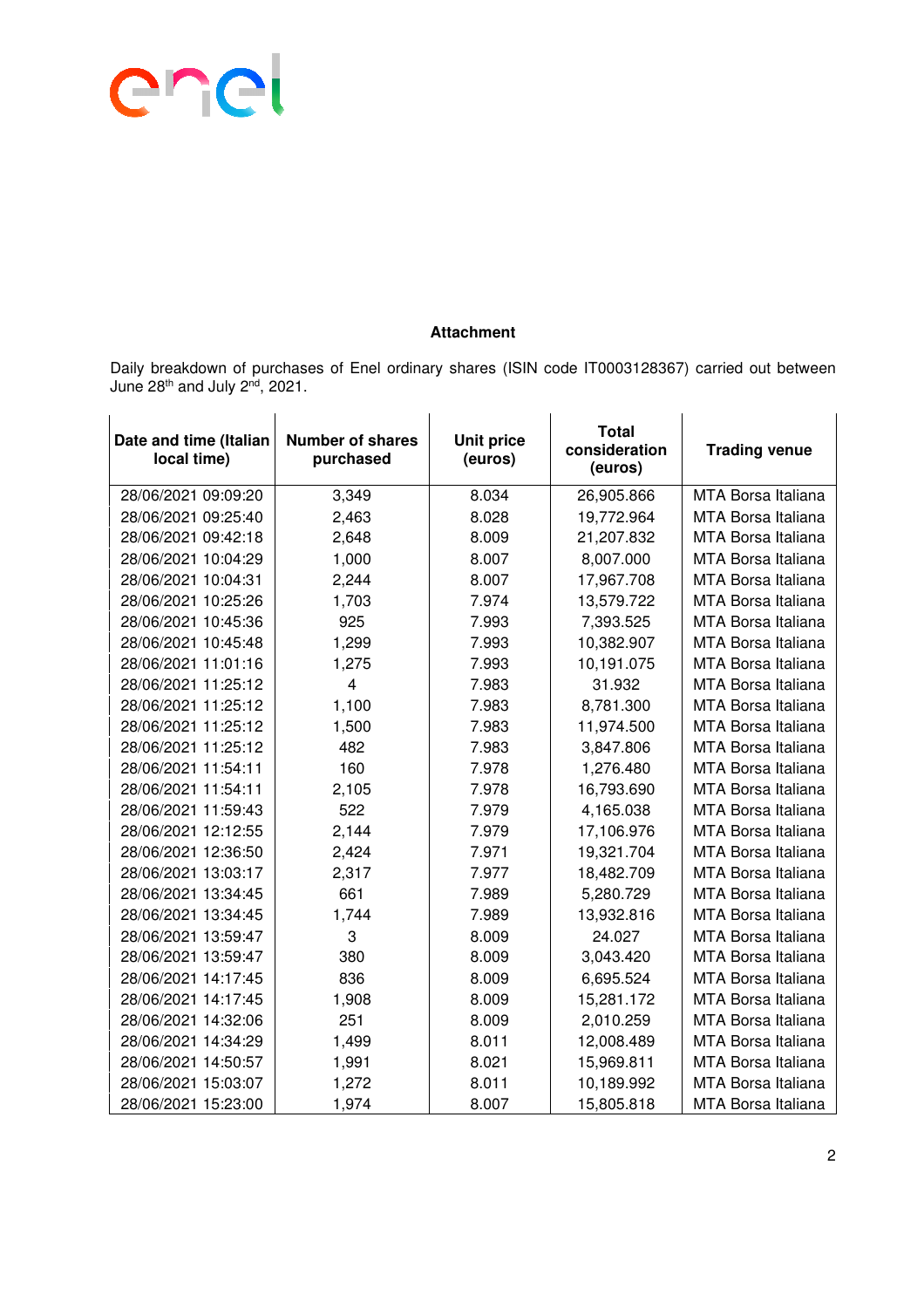

| 1,246<br>8.001<br>9,969.246<br>MTA Borsa Italiana<br>28/06/2021 15:35:16<br>1,072<br>7.999<br>8,574.928<br>28/06/2021 15:45:54<br>MTA Borsa Italiana<br>28/06/2021 15:45:54<br>1,001<br>7.999<br>8,006.999<br>MTA Borsa Italiana<br>978<br>8.007<br>MTA Borsa Italiana<br>28/06/2021 15:56:49<br>7,830.846<br>993<br>8.007<br>MTA Borsa Italiana<br>28/06/2021 15:56:49<br>7,950.951<br>241<br>8.007<br>1,929.687<br>MTA Borsa Italiana<br>28/06/2021 15:56:51<br>1,432<br><b>MTA Borsa Italiana</b><br>28/06/2021 16:04:13<br>7.993<br>11,445.976<br>28/06/2021 16:04:13<br>125<br>7.993<br>999.125<br>MTA Borsa Italiana<br>217<br>7.994<br>MTA Borsa Italiana<br>28/06/2021 16:14:29<br>1,734.698<br>28/06/2021 16:14:38<br>7.994<br>466<br>3,725.204<br>MTA Borsa Italiana<br>28/06/2021 16:15:45<br>100<br>7.994<br>799.400<br>MTA Borsa Italiana<br>28/06/2021 16:16:12<br>1,123<br>7.994<br>8,977.262<br>MTA Borsa Italiana<br>1,815<br>7.988<br>28/06/2021 16:23:55<br>14,498.220<br>MTA Borsa Italiana<br>28/06/2021 16:36:24<br>1,973<br>7.988<br>15,760.324<br>MTA Borsa Italiana<br>7.991<br>8,190.775<br>MTA Borsa Italiana<br>28/06/2021 16:48:50<br>1,025<br>28/06/2021 16:54:28<br>2,362<br>7.996<br>18,886.552<br>MTA Borsa Italiana<br>1,668<br>7.997<br>13,338.996<br>28/06/2021 17:02:20<br><b>MTA Borsa Italiana</b><br>3<br>7.996<br>28/06/2021 17:11:33<br>23.988<br>MTA Borsa Italiana<br>81<br>28/06/2021 17:11:33<br>7.996<br>647.676<br>MTA Borsa Italiana<br>28/06/2021 17:11:36<br>1,414<br>7.996<br>MTA Borsa Italiana<br>11,306.344<br>342<br>7.996<br>28/06/2021 17:11:38<br>2,734.632<br>MTA Borsa Italiana<br>115<br>7.991<br>918.965<br>MTA Borsa Italiana<br>28/06/2021 17:20:45<br>1,062<br>7.990<br>28/06/2021 17:21:03<br>8,485.380<br>MTA Borsa Italiana<br>7.991<br>MTA Borsa Italiana<br>28/06/2021 17:22:07<br>534<br>4,267.194<br>490<br>7.990<br>3,915.100<br>MTA Borsa Italiana<br>28/06/2021 17:24:01<br>38<br>7.990<br>303.620<br>28/06/2021 17:24:01<br>MTA Borsa Italiana<br>28/06/2021 17:29:05<br>100<br>7.980<br>798.000<br>MTA Borsa Italiana<br>29/06/2021 09:01:21<br>1,746<br>7.992<br>MTA Borsa Italiana<br>13,954.032<br>29/06/2021 09:14:10<br>2,381<br>8.000<br><b>MTA Borsa Italiana</b><br>19,048.000<br>$\overline{c}$<br>16.000<br>MTA Borsa Italiana<br>29/06/2021 09:19:44<br>8.000<br>29/06/2021 09:19:44<br>533<br>8.000<br><b>MTA Borsa Italiana</b><br>4,264.000<br>29/06/2021 09:36:32<br>4,026<br>7.996<br>32,191.896<br>MTA Borsa Italiana<br>MTA Borsa Italiana<br>29/06/2021 09:54:06<br>7.985<br>6,260.240<br>784<br>29/06/2021 09:54:06<br>196<br>1,565.060<br>MTA Borsa Italiana<br>7.985<br>29/06/2021 10:08:08<br><b>MTA Borsa Italiana</b><br>1,045<br>7.981<br>8,340.145<br>29/06/2021 10:10:16<br>646<br>7.984<br><b>MTA Borsa Italiana</b><br>5,157.664<br>MTA Borsa Italiana<br>29/06/2021 10:11:25<br>2,854<br>22,789.190<br>7.985<br>29/06/2021 10:39:26<br>250<br>MTA Borsa Italiana<br>7.971<br>1,992.750<br>MTA Borsa Italiana<br>29/06/2021 10:39:58<br>7.971<br>390<br>3,108.690<br>29/06/2021 10:40:03<br>62<br>494.202<br>MTA Borsa Italiana<br>7.971<br>MTA Borsa Italiana<br>29/06/2021 10:40:22<br>6,249.264<br>784<br>7.971<br>MTA Borsa Italiana<br>29/06/2021 10:41:16<br>933<br>7.971<br>7,436.943 |                     |       |       |            |                    |
|----------------------------------------------------------------------------------------------------------------------------------------------------------------------------------------------------------------------------------------------------------------------------------------------------------------------------------------------------------------------------------------------------------------------------------------------------------------------------------------------------------------------------------------------------------------------------------------------------------------------------------------------------------------------------------------------------------------------------------------------------------------------------------------------------------------------------------------------------------------------------------------------------------------------------------------------------------------------------------------------------------------------------------------------------------------------------------------------------------------------------------------------------------------------------------------------------------------------------------------------------------------------------------------------------------------------------------------------------------------------------------------------------------------------------------------------------------------------------------------------------------------------------------------------------------------------------------------------------------------------------------------------------------------------------------------------------------------------------------------------------------------------------------------------------------------------------------------------------------------------------------------------------------------------------------------------------------------------------------------------------------------------------------------------------------------------------------------------------------------------------------------------------------------------------------------------------------------------------------------------------------------------------------------------------------------------------------------------------------------------------------------------------------------------------------------------------------------------------------------------------------------------------------------------------------------------------------------------------------------------------------------------------------------------------------------------------------------------------------------------------------------------------------------------------------------------------------------------------------------------------------------------------------------------------------------------------------------------------------------------------------------------------------------------------------------------------------------------------------------------------------------------------------------------------------------------------------------------------------------------------------------------------------------------------------|---------------------|-------|-------|------------|--------------------|
|                                                                                                                                                                                                                                                                                                                                                                                                                                                                                                                                                                                                                                                                                                                                                                                                                                                                                                                                                                                                                                                                                                                                                                                                                                                                                                                                                                                                                                                                                                                                                                                                                                                                                                                                                                                                                                                                                                                                                                                                                                                                                                                                                                                                                                                                                                                                                                                                                                                                                                                                                                                                                                                                                                                                                                                                                                                                                                                                                                                                                                                                                                                                                                                                                                                                                                          | 28/06/2021 15:28:11 | 1,301 | 8.007 | 10,417.107 | MTA Borsa Italiana |
|                                                                                                                                                                                                                                                                                                                                                                                                                                                                                                                                                                                                                                                                                                                                                                                                                                                                                                                                                                                                                                                                                                                                                                                                                                                                                                                                                                                                                                                                                                                                                                                                                                                                                                                                                                                                                                                                                                                                                                                                                                                                                                                                                                                                                                                                                                                                                                                                                                                                                                                                                                                                                                                                                                                                                                                                                                                                                                                                                                                                                                                                                                                                                                                                                                                                                                          |                     |       |       |            |                    |
|                                                                                                                                                                                                                                                                                                                                                                                                                                                                                                                                                                                                                                                                                                                                                                                                                                                                                                                                                                                                                                                                                                                                                                                                                                                                                                                                                                                                                                                                                                                                                                                                                                                                                                                                                                                                                                                                                                                                                                                                                                                                                                                                                                                                                                                                                                                                                                                                                                                                                                                                                                                                                                                                                                                                                                                                                                                                                                                                                                                                                                                                                                                                                                                                                                                                                                          |                     |       |       |            |                    |
|                                                                                                                                                                                                                                                                                                                                                                                                                                                                                                                                                                                                                                                                                                                                                                                                                                                                                                                                                                                                                                                                                                                                                                                                                                                                                                                                                                                                                                                                                                                                                                                                                                                                                                                                                                                                                                                                                                                                                                                                                                                                                                                                                                                                                                                                                                                                                                                                                                                                                                                                                                                                                                                                                                                                                                                                                                                                                                                                                                                                                                                                                                                                                                                                                                                                                                          |                     |       |       |            |                    |
|                                                                                                                                                                                                                                                                                                                                                                                                                                                                                                                                                                                                                                                                                                                                                                                                                                                                                                                                                                                                                                                                                                                                                                                                                                                                                                                                                                                                                                                                                                                                                                                                                                                                                                                                                                                                                                                                                                                                                                                                                                                                                                                                                                                                                                                                                                                                                                                                                                                                                                                                                                                                                                                                                                                                                                                                                                                                                                                                                                                                                                                                                                                                                                                                                                                                                                          |                     |       |       |            |                    |
|                                                                                                                                                                                                                                                                                                                                                                                                                                                                                                                                                                                                                                                                                                                                                                                                                                                                                                                                                                                                                                                                                                                                                                                                                                                                                                                                                                                                                                                                                                                                                                                                                                                                                                                                                                                                                                                                                                                                                                                                                                                                                                                                                                                                                                                                                                                                                                                                                                                                                                                                                                                                                                                                                                                                                                                                                                                                                                                                                                                                                                                                                                                                                                                                                                                                                                          |                     |       |       |            |                    |
|                                                                                                                                                                                                                                                                                                                                                                                                                                                                                                                                                                                                                                                                                                                                                                                                                                                                                                                                                                                                                                                                                                                                                                                                                                                                                                                                                                                                                                                                                                                                                                                                                                                                                                                                                                                                                                                                                                                                                                                                                                                                                                                                                                                                                                                                                                                                                                                                                                                                                                                                                                                                                                                                                                                                                                                                                                                                                                                                                                                                                                                                                                                                                                                                                                                                                                          |                     |       |       |            |                    |
|                                                                                                                                                                                                                                                                                                                                                                                                                                                                                                                                                                                                                                                                                                                                                                                                                                                                                                                                                                                                                                                                                                                                                                                                                                                                                                                                                                                                                                                                                                                                                                                                                                                                                                                                                                                                                                                                                                                                                                                                                                                                                                                                                                                                                                                                                                                                                                                                                                                                                                                                                                                                                                                                                                                                                                                                                                                                                                                                                                                                                                                                                                                                                                                                                                                                                                          |                     |       |       |            |                    |
|                                                                                                                                                                                                                                                                                                                                                                                                                                                                                                                                                                                                                                                                                                                                                                                                                                                                                                                                                                                                                                                                                                                                                                                                                                                                                                                                                                                                                                                                                                                                                                                                                                                                                                                                                                                                                                                                                                                                                                                                                                                                                                                                                                                                                                                                                                                                                                                                                                                                                                                                                                                                                                                                                                                                                                                                                                                                                                                                                                                                                                                                                                                                                                                                                                                                                                          |                     |       |       |            |                    |
|                                                                                                                                                                                                                                                                                                                                                                                                                                                                                                                                                                                                                                                                                                                                                                                                                                                                                                                                                                                                                                                                                                                                                                                                                                                                                                                                                                                                                                                                                                                                                                                                                                                                                                                                                                                                                                                                                                                                                                                                                                                                                                                                                                                                                                                                                                                                                                                                                                                                                                                                                                                                                                                                                                                                                                                                                                                                                                                                                                                                                                                                                                                                                                                                                                                                                                          |                     |       |       |            |                    |
|                                                                                                                                                                                                                                                                                                                                                                                                                                                                                                                                                                                                                                                                                                                                                                                                                                                                                                                                                                                                                                                                                                                                                                                                                                                                                                                                                                                                                                                                                                                                                                                                                                                                                                                                                                                                                                                                                                                                                                                                                                                                                                                                                                                                                                                                                                                                                                                                                                                                                                                                                                                                                                                                                                                                                                                                                                                                                                                                                                                                                                                                                                                                                                                                                                                                                                          |                     |       |       |            |                    |
|                                                                                                                                                                                                                                                                                                                                                                                                                                                                                                                                                                                                                                                                                                                                                                                                                                                                                                                                                                                                                                                                                                                                                                                                                                                                                                                                                                                                                                                                                                                                                                                                                                                                                                                                                                                                                                                                                                                                                                                                                                                                                                                                                                                                                                                                                                                                                                                                                                                                                                                                                                                                                                                                                                                                                                                                                                                                                                                                                                                                                                                                                                                                                                                                                                                                                                          |                     |       |       |            |                    |
|                                                                                                                                                                                                                                                                                                                                                                                                                                                                                                                                                                                                                                                                                                                                                                                                                                                                                                                                                                                                                                                                                                                                                                                                                                                                                                                                                                                                                                                                                                                                                                                                                                                                                                                                                                                                                                                                                                                                                                                                                                                                                                                                                                                                                                                                                                                                                                                                                                                                                                                                                                                                                                                                                                                                                                                                                                                                                                                                                                                                                                                                                                                                                                                                                                                                                                          |                     |       |       |            |                    |
|                                                                                                                                                                                                                                                                                                                                                                                                                                                                                                                                                                                                                                                                                                                                                                                                                                                                                                                                                                                                                                                                                                                                                                                                                                                                                                                                                                                                                                                                                                                                                                                                                                                                                                                                                                                                                                                                                                                                                                                                                                                                                                                                                                                                                                                                                                                                                                                                                                                                                                                                                                                                                                                                                                                                                                                                                                                                                                                                                                                                                                                                                                                                                                                                                                                                                                          |                     |       |       |            |                    |
|                                                                                                                                                                                                                                                                                                                                                                                                                                                                                                                                                                                                                                                                                                                                                                                                                                                                                                                                                                                                                                                                                                                                                                                                                                                                                                                                                                                                                                                                                                                                                                                                                                                                                                                                                                                                                                                                                                                                                                                                                                                                                                                                                                                                                                                                                                                                                                                                                                                                                                                                                                                                                                                                                                                                                                                                                                                                                                                                                                                                                                                                                                                                                                                                                                                                                                          |                     |       |       |            |                    |
|                                                                                                                                                                                                                                                                                                                                                                                                                                                                                                                                                                                                                                                                                                                                                                                                                                                                                                                                                                                                                                                                                                                                                                                                                                                                                                                                                                                                                                                                                                                                                                                                                                                                                                                                                                                                                                                                                                                                                                                                                                                                                                                                                                                                                                                                                                                                                                                                                                                                                                                                                                                                                                                                                                                                                                                                                                                                                                                                                                                                                                                                                                                                                                                                                                                                                                          |                     |       |       |            |                    |
|                                                                                                                                                                                                                                                                                                                                                                                                                                                                                                                                                                                                                                                                                                                                                                                                                                                                                                                                                                                                                                                                                                                                                                                                                                                                                                                                                                                                                                                                                                                                                                                                                                                                                                                                                                                                                                                                                                                                                                                                                                                                                                                                                                                                                                                                                                                                                                                                                                                                                                                                                                                                                                                                                                                                                                                                                                                                                                                                                                                                                                                                                                                                                                                                                                                                                                          |                     |       |       |            |                    |
|                                                                                                                                                                                                                                                                                                                                                                                                                                                                                                                                                                                                                                                                                                                                                                                                                                                                                                                                                                                                                                                                                                                                                                                                                                                                                                                                                                                                                                                                                                                                                                                                                                                                                                                                                                                                                                                                                                                                                                                                                                                                                                                                                                                                                                                                                                                                                                                                                                                                                                                                                                                                                                                                                                                                                                                                                                                                                                                                                                                                                                                                                                                                                                                                                                                                                                          |                     |       |       |            |                    |
|                                                                                                                                                                                                                                                                                                                                                                                                                                                                                                                                                                                                                                                                                                                                                                                                                                                                                                                                                                                                                                                                                                                                                                                                                                                                                                                                                                                                                                                                                                                                                                                                                                                                                                                                                                                                                                                                                                                                                                                                                                                                                                                                                                                                                                                                                                                                                                                                                                                                                                                                                                                                                                                                                                                                                                                                                                                                                                                                                                                                                                                                                                                                                                                                                                                                                                          |                     |       |       |            |                    |
|                                                                                                                                                                                                                                                                                                                                                                                                                                                                                                                                                                                                                                                                                                                                                                                                                                                                                                                                                                                                                                                                                                                                                                                                                                                                                                                                                                                                                                                                                                                                                                                                                                                                                                                                                                                                                                                                                                                                                                                                                                                                                                                                                                                                                                                                                                                                                                                                                                                                                                                                                                                                                                                                                                                                                                                                                                                                                                                                                                                                                                                                                                                                                                                                                                                                                                          |                     |       |       |            |                    |
|                                                                                                                                                                                                                                                                                                                                                                                                                                                                                                                                                                                                                                                                                                                                                                                                                                                                                                                                                                                                                                                                                                                                                                                                                                                                                                                                                                                                                                                                                                                                                                                                                                                                                                                                                                                                                                                                                                                                                                                                                                                                                                                                                                                                                                                                                                                                                                                                                                                                                                                                                                                                                                                                                                                                                                                                                                                                                                                                                                                                                                                                                                                                                                                                                                                                                                          |                     |       |       |            |                    |
|                                                                                                                                                                                                                                                                                                                                                                                                                                                                                                                                                                                                                                                                                                                                                                                                                                                                                                                                                                                                                                                                                                                                                                                                                                                                                                                                                                                                                                                                                                                                                                                                                                                                                                                                                                                                                                                                                                                                                                                                                                                                                                                                                                                                                                                                                                                                                                                                                                                                                                                                                                                                                                                                                                                                                                                                                                                                                                                                                                                                                                                                                                                                                                                                                                                                                                          |                     |       |       |            |                    |
|                                                                                                                                                                                                                                                                                                                                                                                                                                                                                                                                                                                                                                                                                                                                                                                                                                                                                                                                                                                                                                                                                                                                                                                                                                                                                                                                                                                                                                                                                                                                                                                                                                                                                                                                                                                                                                                                                                                                                                                                                                                                                                                                                                                                                                                                                                                                                                                                                                                                                                                                                                                                                                                                                                                                                                                                                                                                                                                                                                                                                                                                                                                                                                                                                                                                                                          |                     |       |       |            |                    |
|                                                                                                                                                                                                                                                                                                                                                                                                                                                                                                                                                                                                                                                                                                                                                                                                                                                                                                                                                                                                                                                                                                                                                                                                                                                                                                                                                                                                                                                                                                                                                                                                                                                                                                                                                                                                                                                                                                                                                                                                                                                                                                                                                                                                                                                                                                                                                                                                                                                                                                                                                                                                                                                                                                                                                                                                                                                                                                                                                                                                                                                                                                                                                                                                                                                                                                          |                     |       |       |            |                    |
|                                                                                                                                                                                                                                                                                                                                                                                                                                                                                                                                                                                                                                                                                                                                                                                                                                                                                                                                                                                                                                                                                                                                                                                                                                                                                                                                                                                                                                                                                                                                                                                                                                                                                                                                                                                                                                                                                                                                                                                                                                                                                                                                                                                                                                                                                                                                                                                                                                                                                                                                                                                                                                                                                                                                                                                                                                                                                                                                                                                                                                                                                                                                                                                                                                                                                                          |                     |       |       |            |                    |
|                                                                                                                                                                                                                                                                                                                                                                                                                                                                                                                                                                                                                                                                                                                                                                                                                                                                                                                                                                                                                                                                                                                                                                                                                                                                                                                                                                                                                                                                                                                                                                                                                                                                                                                                                                                                                                                                                                                                                                                                                                                                                                                                                                                                                                                                                                                                                                                                                                                                                                                                                                                                                                                                                                                                                                                                                                                                                                                                                                                                                                                                                                                                                                                                                                                                                                          |                     |       |       |            |                    |
|                                                                                                                                                                                                                                                                                                                                                                                                                                                                                                                                                                                                                                                                                                                                                                                                                                                                                                                                                                                                                                                                                                                                                                                                                                                                                                                                                                                                                                                                                                                                                                                                                                                                                                                                                                                                                                                                                                                                                                                                                                                                                                                                                                                                                                                                                                                                                                                                                                                                                                                                                                                                                                                                                                                                                                                                                                                                                                                                                                                                                                                                                                                                                                                                                                                                                                          |                     |       |       |            |                    |
|                                                                                                                                                                                                                                                                                                                                                                                                                                                                                                                                                                                                                                                                                                                                                                                                                                                                                                                                                                                                                                                                                                                                                                                                                                                                                                                                                                                                                                                                                                                                                                                                                                                                                                                                                                                                                                                                                                                                                                                                                                                                                                                                                                                                                                                                                                                                                                                                                                                                                                                                                                                                                                                                                                                                                                                                                                                                                                                                                                                                                                                                                                                                                                                                                                                                                                          |                     |       |       |            |                    |
|                                                                                                                                                                                                                                                                                                                                                                                                                                                                                                                                                                                                                                                                                                                                                                                                                                                                                                                                                                                                                                                                                                                                                                                                                                                                                                                                                                                                                                                                                                                                                                                                                                                                                                                                                                                                                                                                                                                                                                                                                                                                                                                                                                                                                                                                                                                                                                                                                                                                                                                                                                                                                                                                                                                                                                                                                                                                                                                                                                                                                                                                                                                                                                                                                                                                                                          |                     |       |       |            |                    |
|                                                                                                                                                                                                                                                                                                                                                                                                                                                                                                                                                                                                                                                                                                                                                                                                                                                                                                                                                                                                                                                                                                                                                                                                                                                                                                                                                                                                                                                                                                                                                                                                                                                                                                                                                                                                                                                                                                                                                                                                                                                                                                                                                                                                                                                                                                                                                                                                                                                                                                                                                                                                                                                                                                                                                                                                                                                                                                                                                                                                                                                                                                                                                                                                                                                                                                          |                     |       |       |            |                    |
|                                                                                                                                                                                                                                                                                                                                                                                                                                                                                                                                                                                                                                                                                                                                                                                                                                                                                                                                                                                                                                                                                                                                                                                                                                                                                                                                                                                                                                                                                                                                                                                                                                                                                                                                                                                                                                                                                                                                                                                                                                                                                                                                                                                                                                                                                                                                                                                                                                                                                                                                                                                                                                                                                                                                                                                                                                                                                                                                                                                                                                                                                                                                                                                                                                                                                                          |                     |       |       |            |                    |
|                                                                                                                                                                                                                                                                                                                                                                                                                                                                                                                                                                                                                                                                                                                                                                                                                                                                                                                                                                                                                                                                                                                                                                                                                                                                                                                                                                                                                                                                                                                                                                                                                                                                                                                                                                                                                                                                                                                                                                                                                                                                                                                                                                                                                                                                                                                                                                                                                                                                                                                                                                                                                                                                                                                                                                                                                                                                                                                                                                                                                                                                                                                                                                                                                                                                                                          |                     |       |       |            |                    |
|                                                                                                                                                                                                                                                                                                                                                                                                                                                                                                                                                                                                                                                                                                                                                                                                                                                                                                                                                                                                                                                                                                                                                                                                                                                                                                                                                                                                                                                                                                                                                                                                                                                                                                                                                                                                                                                                                                                                                                                                                                                                                                                                                                                                                                                                                                                                                                                                                                                                                                                                                                                                                                                                                                                                                                                                                                                                                                                                                                                                                                                                                                                                                                                                                                                                                                          |                     |       |       |            |                    |
|                                                                                                                                                                                                                                                                                                                                                                                                                                                                                                                                                                                                                                                                                                                                                                                                                                                                                                                                                                                                                                                                                                                                                                                                                                                                                                                                                                                                                                                                                                                                                                                                                                                                                                                                                                                                                                                                                                                                                                                                                                                                                                                                                                                                                                                                                                                                                                                                                                                                                                                                                                                                                                                                                                                                                                                                                                                                                                                                                                                                                                                                                                                                                                                                                                                                                                          |                     |       |       |            |                    |
|                                                                                                                                                                                                                                                                                                                                                                                                                                                                                                                                                                                                                                                                                                                                                                                                                                                                                                                                                                                                                                                                                                                                                                                                                                                                                                                                                                                                                                                                                                                                                                                                                                                                                                                                                                                                                                                                                                                                                                                                                                                                                                                                                                                                                                                                                                                                                                                                                                                                                                                                                                                                                                                                                                                                                                                                                                                                                                                                                                                                                                                                                                                                                                                                                                                                                                          |                     |       |       |            |                    |
|                                                                                                                                                                                                                                                                                                                                                                                                                                                                                                                                                                                                                                                                                                                                                                                                                                                                                                                                                                                                                                                                                                                                                                                                                                                                                                                                                                                                                                                                                                                                                                                                                                                                                                                                                                                                                                                                                                                                                                                                                                                                                                                                                                                                                                                                                                                                                                                                                                                                                                                                                                                                                                                                                                                                                                                                                                                                                                                                                                                                                                                                                                                                                                                                                                                                                                          |                     |       |       |            |                    |
|                                                                                                                                                                                                                                                                                                                                                                                                                                                                                                                                                                                                                                                                                                                                                                                                                                                                                                                                                                                                                                                                                                                                                                                                                                                                                                                                                                                                                                                                                                                                                                                                                                                                                                                                                                                                                                                                                                                                                                                                                                                                                                                                                                                                                                                                                                                                                                                                                                                                                                                                                                                                                                                                                                                                                                                                                                                                                                                                                                                                                                                                                                                                                                                                                                                                                                          |                     |       |       |            |                    |
|                                                                                                                                                                                                                                                                                                                                                                                                                                                                                                                                                                                                                                                                                                                                                                                                                                                                                                                                                                                                                                                                                                                                                                                                                                                                                                                                                                                                                                                                                                                                                                                                                                                                                                                                                                                                                                                                                                                                                                                                                                                                                                                                                                                                                                                                                                                                                                                                                                                                                                                                                                                                                                                                                                                                                                                                                                                                                                                                                                                                                                                                                                                                                                                                                                                                                                          |                     |       |       |            |                    |
|                                                                                                                                                                                                                                                                                                                                                                                                                                                                                                                                                                                                                                                                                                                                                                                                                                                                                                                                                                                                                                                                                                                                                                                                                                                                                                                                                                                                                                                                                                                                                                                                                                                                                                                                                                                                                                                                                                                                                                                                                                                                                                                                                                                                                                                                                                                                                                                                                                                                                                                                                                                                                                                                                                                                                                                                                                                                                                                                                                                                                                                                                                                                                                                                                                                                                                          |                     |       |       |            |                    |
|                                                                                                                                                                                                                                                                                                                                                                                                                                                                                                                                                                                                                                                                                                                                                                                                                                                                                                                                                                                                                                                                                                                                                                                                                                                                                                                                                                                                                                                                                                                                                                                                                                                                                                                                                                                                                                                                                                                                                                                                                                                                                                                                                                                                                                                                                                                                                                                                                                                                                                                                                                                                                                                                                                                                                                                                                                                                                                                                                                                                                                                                                                                                                                                                                                                                                                          |                     |       |       |            |                    |
|                                                                                                                                                                                                                                                                                                                                                                                                                                                                                                                                                                                                                                                                                                                                                                                                                                                                                                                                                                                                                                                                                                                                                                                                                                                                                                                                                                                                                                                                                                                                                                                                                                                                                                                                                                                                                                                                                                                                                                                                                                                                                                                                                                                                                                                                                                                                                                                                                                                                                                                                                                                                                                                                                                                                                                                                                                                                                                                                                                                                                                                                                                                                                                                                                                                                                                          |                     |       |       |            |                    |
|                                                                                                                                                                                                                                                                                                                                                                                                                                                                                                                                                                                                                                                                                                                                                                                                                                                                                                                                                                                                                                                                                                                                                                                                                                                                                                                                                                                                                                                                                                                                                                                                                                                                                                                                                                                                                                                                                                                                                                                                                                                                                                                                                                                                                                                                                                                                                                                                                                                                                                                                                                                                                                                                                                                                                                                                                                                                                                                                                                                                                                                                                                                                                                                                                                                                                                          |                     |       |       |            |                    |
|                                                                                                                                                                                                                                                                                                                                                                                                                                                                                                                                                                                                                                                                                                                                                                                                                                                                                                                                                                                                                                                                                                                                                                                                                                                                                                                                                                                                                                                                                                                                                                                                                                                                                                                                                                                                                                                                                                                                                                                                                                                                                                                                                                                                                                                                                                                                                                                                                                                                                                                                                                                                                                                                                                                                                                                                                                                                                                                                                                                                                                                                                                                                                                                                                                                                                                          |                     |       |       |            |                    |
|                                                                                                                                                                                                                                                                                                                                                                                                                                                                                                                                                                                                                                                                                                                                                                                                                                                                                                                                                                                                                                                                                                                                                                                                                                                                                                                                                                                                                                                                                                                                                                                                                                                                                                                                                                                                                                                                                                                                                                                                                                                                                                                                                                                                                                                                                                                                                                                                                                                                                                                                                                                                                                                                                                                                                                                                                                                                                                                                                                                                                                                                                                                                                                                                                                                                                                          | 29/06/2021 10:59:40 | 3,665 | 7.970 | 29,210.050 | MTA Borsa Italiana |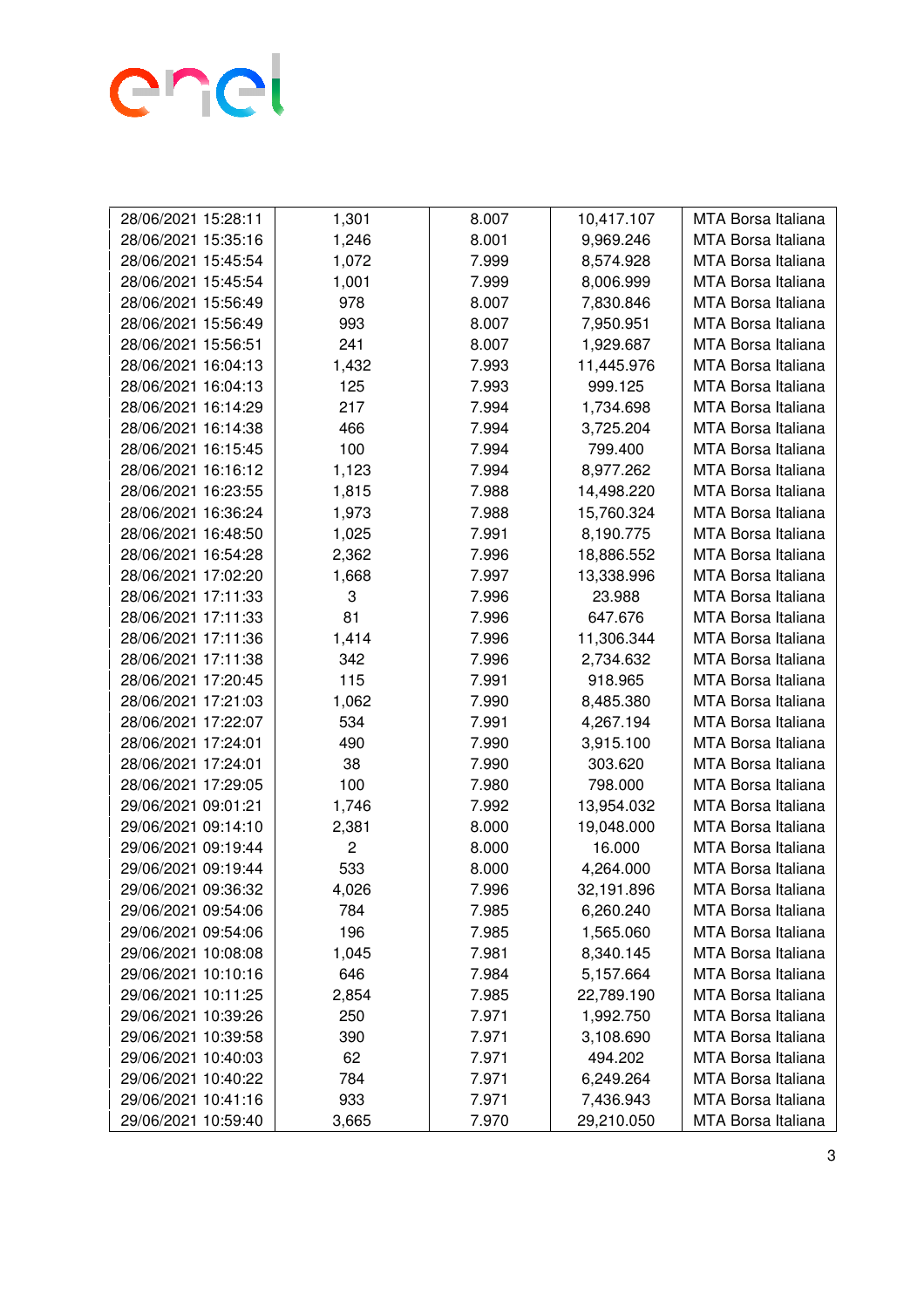

| 29/06/2021 11:29:13 | 2,743 | 7.966 | 21,850.738 | <b>MTA Borsa Italiana</b> |
|---------------------|-------|-------|------------|---------------------------|
| 29/06/2021 11:57:06 | 356   | 7.957 | 2,832.692  | MTA Borsa Italiana        |
| 29/06/2021 12:00:22 | 231   | 7.963 | 1,839.453  | MTA Borsa Italiana        |
| 29/06/2021 12:00:22 | 152   | 7.963 | 1,210.376  | MTA Borsa Italiana        |
| 29/06/2021 12:00:26 | 32    | 7.963 | 254.816    | MTA Borsa Italiana        |
| 29/06/2021 12:00:29 | 1     | 7.963 | 7.963      | MTA Borsa Italiana        |
| 29/06/2021 12:00:31 | 9     | 7.963 | 71.667     | MTA Borsa Italiana        |
| 29/06/2021 12:00:44 | 3,365 | 7.963 | 26,795.495 | MTA Borsa Italiana        |
| 29/06/2021 12:28:33 | 1,284 | 7.965 | 10,227.060 | MTA Borsa Italiana        |
| 29/06/2021 12:28:37 | 1     | 7.965 | 7.965      | MTA Borsa Italiana        |
| 29/06/2021 12:47:28 | 601   | 7.973 | 4,791.773  | MTA Borsa Italiana        |
| 29/06/2021 12:47:28 | 1     | 7.973 | 7.973      | MTA Borsa Italiana        |
| 29/06/2021 12:47:28 | 289   | 7.973 | 2,304.197  | MTA Borsa Italiana        |
| 29/06/2021 12:47:28 | 1,631 | 7.973 | 13,003.963 | MTA Borsa Italiana        |
| 29/06/2021 12:47:28 | 512   | 7.973 | 4,082.176  | MTA Borsa Italiana        |
| 29/06/2021 12:47:28 | 38    | 7.973 | 302.974    | MTA Borsa Italiana        |
| 29/06/2021 13:02:08 | 1,572 | 7.968 | 12,525.696 | MTA Borsa Italiana        |
| 29/06/2021 13:23:00 | 1,714 | 7.981 | 13,679.434 | MTA Borsa Italiana        |
| 29/06/2021 13:46:11 | 746   | 7.990 | 5,960.540  | MTA Borsa Italiana        |
| 29/06/2021 13:46:11 | 1,267 | 7.990 | 10,123.330 | MTA Borsa Italiana        |
| 29/06/2021 14:04:11 | 1,476 | 8.001 | 11,809.476 | MTA Borsa Italiana        |
| 29/06/2021 14:19:58 | 1,584 | 8.006 | 12,681.504 | MTA Borsa Italiana        |
| 29/06/2021 14:42:48 | 2,379 | 8.018 | 19,074.822 | MTA Borsa Italiana        |
| 29/06/2021 14:58:41 | 1,296 | 8.018 | 10,391.328 | MTA Borsa Italiana        |
| 29/06/2021 15:04:02 | 1,106 | 8.015 | 8,864.590  | MTA Borsa Italiana        |
| 29/06/2021 15:22:16 | 1,265 | 8.034 | 10,163.010 | MTA Borsa Italiana        |
| 29/06/2021 15:22:37 | 500   | 8.034 | 4,017.000  | MTA Borsa Italiana        |
| 29/06/2021 15:22:52 | 609   | 8.034 | 4,892.706  | MTA Borsa Italiana        |
| 29/06/2021 15:28:41 | 924   | 8.034 | 7,423.416  | MTA Borsa Italiana        |
| 29/06/2021 15:36:42 | 1,563 | 8.038 | 12,563.394 | MTA Borsa Italiana        |
| 29/06/2021 15:44:25 | 872   | 8.033 | 7,004.776  | MTA Borsa Italiana        |
| 29/06/2021 15:44:25 | 414   | 8.033 | 3,325.662  | MTA Borsa Italiana        |
| 29/06/2021 15:57:03 | 2,329 | 8.048 | 18,743.792 | MTA Borsa Italiana        |
| 29/06/2021 16:06:30 | 451   | 8.047 | 3,629.197  | MTA Borsa Italiana        |
| 29/06/2021 16:06:30 | 1,460 | 8.047 | 11,748.620 | MTA Borsa Italiana        |
| 29/06/2021 16:22:33 | 1,691 | 8.047 | 13,607.477 | MTA Borsa Italiana        |
| 29/06/2021 16:22:33 | 133   | 8.047 | 1,070.251  | MTA Borsa Italiana        |
| 29/06/2021 16:22:33 | 323   | 8.047 | 2,599.181  | MTA Borsa Italiana        |
| 29/06/2021 16:22:34 | 275   | 8.047 | 2,212.925  | MTA Borsa Italiana        |
| 29/06/2021 16:22:34 | 788   | 8.047 | 6,341.036  | <b>MTA Borsa Italiana</b> |
| 29/06/2021 16:32:59 | 781   | 8.041 | 6,280.021  | <b>MTA Borsa Italiana</b> |
| 29/06/2021 16:32:59 | 1,093 | 8.041 | 8,788.813  | MTA Borsa Italiana        |
| 30/06/2021 09:09:27 | 2,007 | 7.981 | 16,017.867 | MTA Borsa Italiana        |
| 30/06/2021 09:30:14 | 2,913 | 7.969 | 23,213.697 | MTA Borsa Italiana        |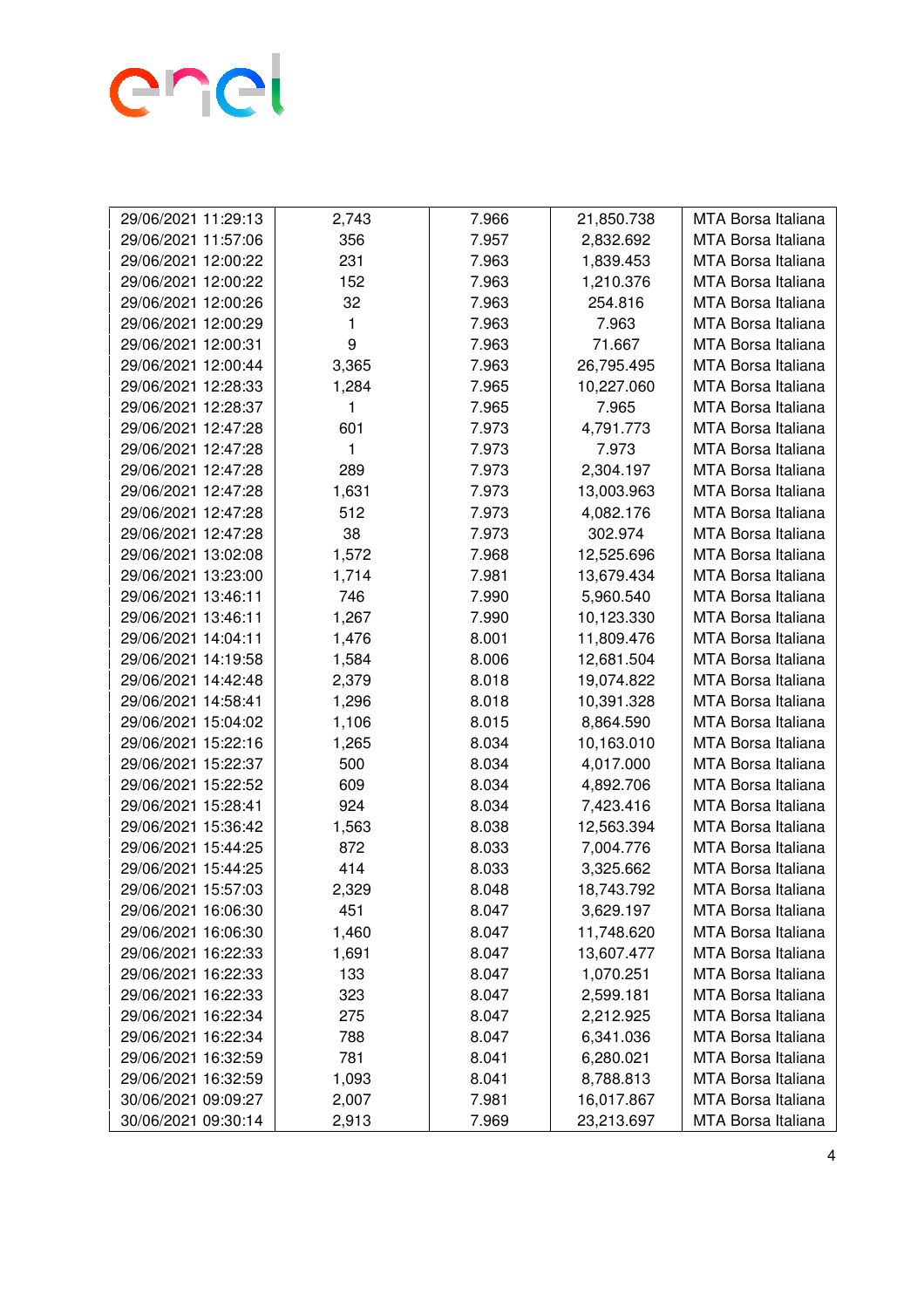

| 30/06/2021 09:50:09 | 2,860 | 7.959 | 22,762.740 | MTA Borsa Italiana        |
|---------------------|-------|-------|------------|---------------------------|
| 30/06/2021 10:22:17 | 435   | 7.934 | 3,451.290  | MTA Borsa Italiana        |
| 30/06/2021 10:22:17 | 1,570 | 7.934 | 12,456.380 | MTA Borsa Italiana        |
| 30/06/2021 10:22:17 | 872   | 7.934 | 6,918.448  | MTA Borsa Italiana        |
| 30/06/2021 10:22:17 | 395   | 7.934 | 3,133.930  | MTA Borsa Italiana        |
| 30/06/2021 10:46:31 | 2,687 | 7.910 | 21,254.170 | MTA Borsa Italiana        |
| 30/06/2021 10:52:53 | 1,016 | 7.903 | 8,029.448  | MTA Borsa Italiana        |
| 30/06/2021 11:00:26 | 1,821 | 7.886 | 14,360.406 | MTA Borsa Italiana        |
| 30/06/2021 11:14:02 | 1,747 | 7.876 | 13,759.372 | MTA Borsa Italiana        |
| 30/06/2021 11:28:43 | 1,100 | 7.882 | 8,670.200  | <b>MTA Borsa Italiana</b> |
| 30/06/2021 11:28:43 | 932   | 7.882 | 7,346.024  | MTA Borsa Italiana        |
| 30/06/2021 11:47:48 | 2,242 | 7.883 | 17,673.686 | MTA Borsa Italiana        |
| 30/06/2021 12:03:24 | 2,036 | 7.894 | 16,072.184 | MTA Borsa Italiana        |
| 30/06/2021 12:14:14 | 1,777 | 7.904 | 14,045.408 | MTA Borsa Italiana        |
| 30/06/2021 12:29:27 | 1,988 | 7.899 | 15,703.212 | MTA Borsa Italiana        |
| 30/06/2021 12:38:34 | 502   | 7.883 | 3,957.266  | MTA Borsa Italiana        |
| 30/06/2021 12:38:34 | 504   | 7.883 | 3,973.032  | MTA Borsa Italiana        |
| 30/06/2021 12:38:34 | 78    | 7.883 | 614.874    | MTA Borsa Italiana        |
| 30/06/2021 12:46:14 | 1,095 | 7.878 | 8,626.410  | MTA Borsa Italiana        |
| 30/06/2021 12:58:05 | 1,232 | 7.865 | 9,689.680  | MTA Borsa Italiana        |
| 30/06/2021 13:09:53 | 1,868 | 7.874 | 14,708.632 | MTA Borsa Italiana        |
| 30/06/2021 13:26:16 | 1,824 | 7.890 | 14,391.360 | MTA Borsa Italiana        |
| 30/06/2021 13:43:57 | 1,882 | 7.881 | 14,832.042 | MTA Borsa Italiana        |
| 30/06/2021 13:59:59 | 1,850 | 7.881 | 14,579.850 | MTA Borsa Italiana        |
| 30/06/2021 14:11:51 | 1,441 | 7.879 | 11,353.639 | MTA Borsa Italiana        |
| 30/06/2021 14:24:31 | 1,614 | 7.887 | 12,729.618 | MTA Borsa Italiana        |
| 30/06/2021 14:24:41 | 90    | 7.887 | 709.830    | MTA Borsa Italiana        |
| 30/06/2021 14:34:16 | 1,247 | 7.874 | 9,818.878  | MTA Borsa Italiana        |
| 30/06/2021 14:39:52 | 1,012 | 7.868 | 7,962.416  | MTA Borsa Italiana        |
| 30/06/2021 14:51:53 | 1,936 | 7.882 | 15,259.552 | <b>MTA Borsa Italiana</b> |
| 30/06/2021 15:00:16 | 1,298 | 7.875 | 10,221.750 | MTA Borsa Italiana        |
| 30/06/2021 15:05:13 | 801   | 7.853 | 6,290.253  | <b>MTA Borsa Italiana</b> |
| 30/06/2021 15:17:31 | 1,690 | 7.861 | 13,285.090 | <b>MTA Borsa Italiana</b> |
| 30/06/2021 15:20:41 | 1,134 | 7.851 | 8,903.034  | MTA Borsa Italiana        |
| 30/06/2021 15:31:23 | 1,051 | 7.874 | 8,275.574  | MTA Borsa Italiana        |
| 30/06/2021 15:37:32 | 1,710 | 7.885 | 13,483.350 | MTA Borsa Italiana        |
| 30/06/2021 15:37:32 | 669   | 7.885 | 5,275.065  | MTA Borsa Italiana        |
| 30/06/2021 15:46:57 | 2,141 | 7.884 | 16,879.644 | MTA Borsa Italiana        |
| 30/06/2021 15:55:02 | 2,225 | 7.894 | 17,564.150 | MTA Borsa Italiana        |
| 30/06/2021 16:02:28 | 2,016 | 7.899 | 15,924.384 | MTA Borsa Italiana        |
| 30/06/2021 16:09:14 | 2,013 | 7.896 | 15,894.648 | MTA Borsa Italiana        |
| 30/06/2021 16:18:25 | 2,279 | 7.888 | 17,976.752 | MTA Borsa Italiana        |
| 30/06/2021 16:24:27 | 1,277 | 7.881 | 10,064.037 | MTA Borsa Italiana        |
| 30/06/2021 16:29:46 | 1,463 | 7.880 | 11,528.440 | MTA Borsa Italiana        |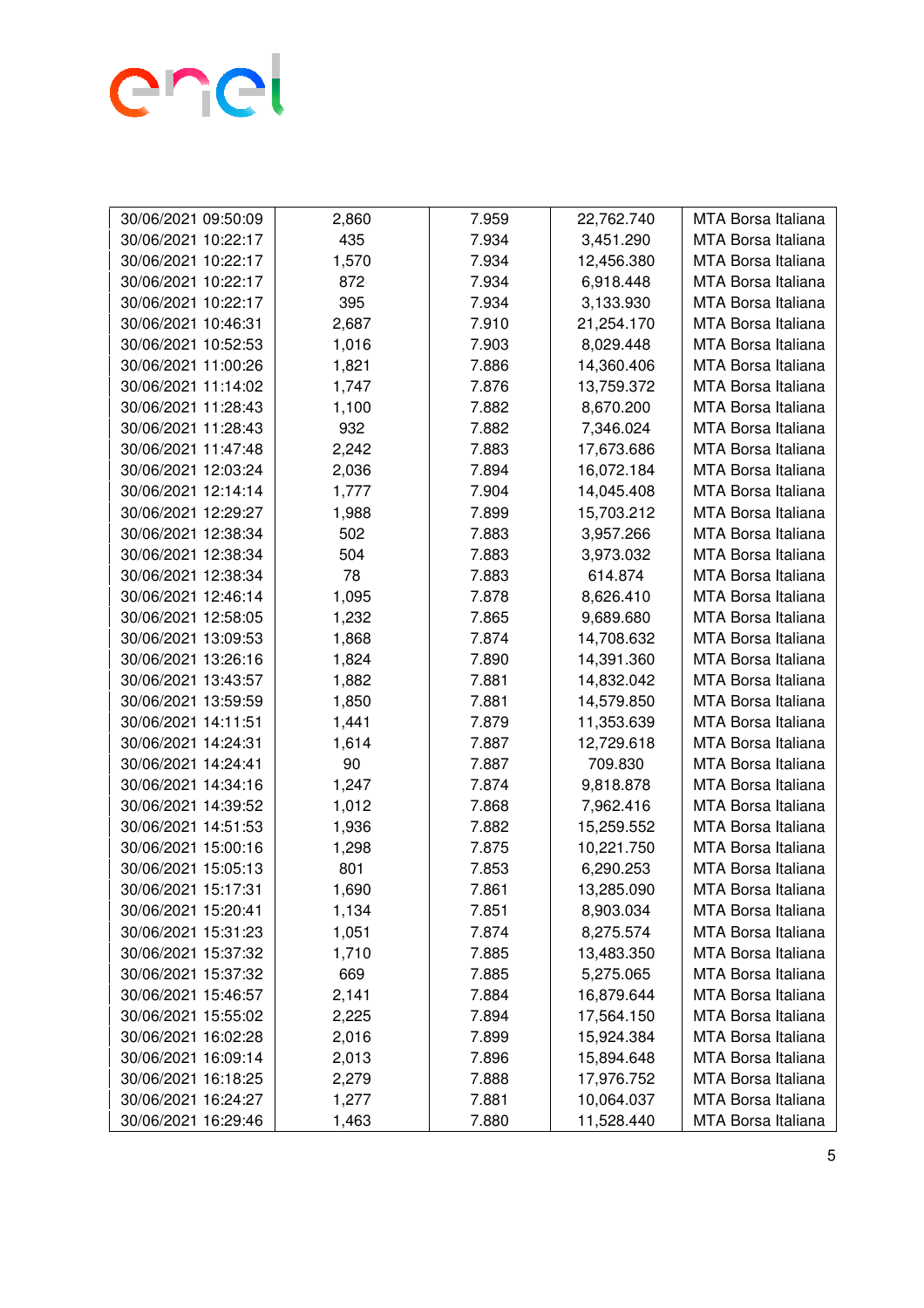

| 30/06/2021 16:32:56 | 5     | 7.887 | 39.435     | MTA Borsa Italiana        |
|---------------------|-------|-------|------------|---------------------------|
| 30/06/2021 16:36:35 | 413   | 7.888 | 3,257.744  | MTA Borsa Italiana        |
| 30/06/2021 16:36:49 | 1,971 | 7.888 | 15,547.248 | MTA Borsa Italiana        |
| 30/06/2021 16:41:07 | 1,093 | 7.878 | 8,610.654  | MTA Borsa Italiana        |
| 30/06/2021 16:48:36 | 2,144 | 7.878 | 16,890.432 | MTA Borsa Italiana        |
| 30/06/2021 16:53:24 | 1,334 | 7.868 | 10,495.912 | MTA Borsa Italiana        |
| 30/06/2021 17:00:16 | 1,918 | 7.856 | 15,067.808 | MTA Borsa Italiana        |
| 30/06/2021 17:03:09 | 679   | 7.837 | 5,321.323  | <b>MTA Borsa Italiana</b> |
| 30/06/2021 17:04:31 | 283   | 7.833 | 2,216.739  | MTA Borsa Italiana        |
| 30/06/2021 17:10:17 | 1,550 | 7.840 | 12,152.000 | MTA Borsa Italiana        |
| 30/06/2021 17:13:20 | 1,507 | 7.840 | 11,814.880 | MTA Borsa Italiana        |
| 30/06/2021 17:15:36 | 297   | 7.836 | 2,327.292  | MTA Borsa Italiana        |
| 30/06/2021 17:20:43 | 1,664 | 7.838 | 13,042.432 | MTA Borsa Italiana        |
| 30/06/2021 17:24:01 | 534   | 7.842 | 4,187.628  | MTA Borsa Italiana        |
| 01/07/2021 09:08:42 | 2,584 | 7.944 | 20,527.296 | <b>MTA Borsa Italiana</b> |
| 01/07/2021 09:08:42 | 500   | 7.944 | 3,972.000  | MTA Borsa Italiana        |
| 01/07/2021 09:10:13 | 56    | 7.946 | 444.976    | MTA Borsa Italiana        |
| 01/07/2021 09:10:13 | 165   | 7.946 | 1,311.090  | MTA Borsa Italiana        |
| 01/07/2021 09:20:38 | 4,066 | 7.955 | 32,345.030 | <b>MTA Borsa Italiana</b> |
| 01/07/2021 09:38:30 | 615   | 7.956 | 4,892.940  | MTA Borsa Italiana        |
| 01/07/2021 09:38:30 | 1,013 | 7.956 | 8,059.428  | MTA Borsa Italiana        |
| 01/07/2021 09:38:30 | 1,100 | 7.956 | 8,751.600  | MTA Borsa Italiana        |
| 01/07/2021 09:38:30 | 1,362 | 7.956 | 10,836.072 | MTA Borsa Italiana        |
| 01/07/2021 10:08:02 | 2,919 | 7.935 | 23,162.265 | MTA Borsa Italiana        |
| 01/07/2021 10:30:42 | 3,000 | 7.934 | 23,802.000 | MTA Borsa Italiana        |
| 01/07/2021 10:30:42 | 893   | 7.934 | 7,085.062  | MTA Borsa Italiana        |
| 01/07/2021 10:52:00 | 3,060 | 7.904 | 24,186.240 | MTA Borsa Italiana        |
| 01/07/2021 11:14:13 | 2,949 | 7.881 | 23,241.069 | MTA Borsa Italiana        |
| 01/07/2021 11:38:44 | 1,250 | 7.893 | 9,866.250  | MTA Borsa Italiana        |
| 01/07/2021 11:38:44 | 1,172 | 7.893 | 9,250.596  | <b>MTA Borsa Italiana</b> |
| 01/07/2021 11:38:44 | 135   | 7.893 | 1,065.555  | MTA Borsa Italiana        |
| 01/07/2021 11:58:40 | 1,664 | 7.862 | 13,082.368 | <b>MTA Borsa Italiana</b> |
| 01/07/2021 12:13:09 | 1,254 | 7.845 | 9,837.630  | MTA Borsa Italiana        |
| 01/07/2021 12:13:09 | 1,453 | 7.845 | 11,398.785 | MTA Borsa Italiana        |
| 01/07/2021 12:34:55 | 90    | 7.804 | 702.360    | MTA Borsa Italiana        |
| 01/07/2021 12:34:55 | 2,373 | 7.804 | 18,518.892 | MTA Borsa Italiana        |
| 01/07/2021 13:00:08 | 1,944 | 7.772 | 15,108.768 | MTA Borsa Italiana        |
| 01/07/2021 13:20:26 | 1,896 | 7.780 | 14,750.880 | MTA Borsa Italiana        |
| 01/07/2021 13:42:46 | 186   | 7.818 | 1,454.148  | MTA Borsa Italiana        |
| 01/07/2021 13:42:46 | 1,528 | 7.818 | 11,945.904 | <b>MTA Borsa Italiana</b> |
| 01/07/2021 13:42:46 | 1,152 | 7.818 | 9,006.336  | <b>MTA Borsa Italiana</b> |
| 01/07/2021 14:04:34 | 2,110 | 7.851 | 16,565.610 | MTA Borsa Italiana        |
| 01/07/2021 14:19:06 | 1,780 | 7.842 | 13,958.760 | MTA Borsa Italiana        |
| 01/07/2021 14:39:08 | 362   | 7.839 | 2,837.718  | MTA Borsa Italiana        |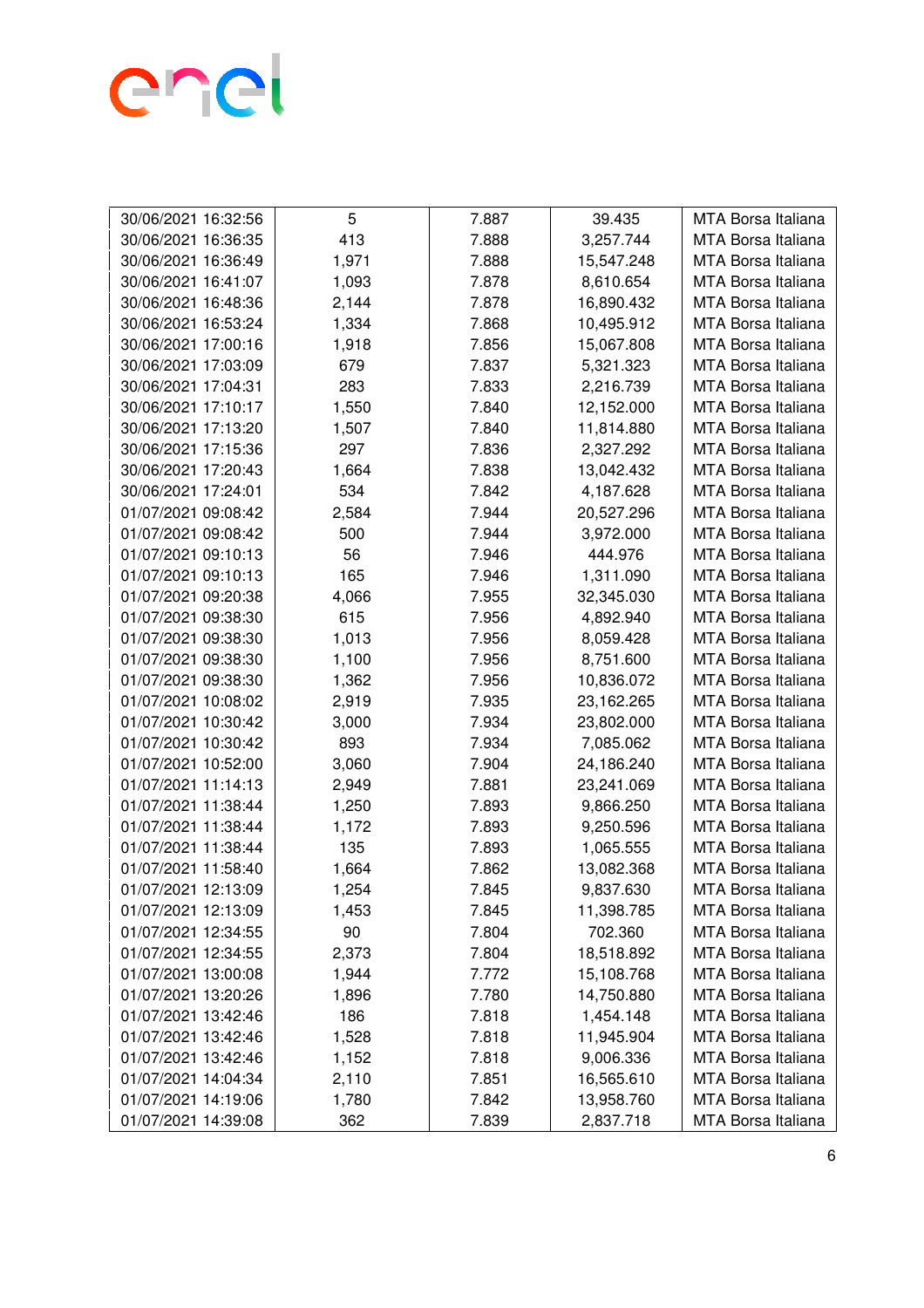

| 01/07/2021 14:39:08<br>1,769<br>7.839<br>13,867.191<br>MTA Borsa Italiana<br>1,126<br>7.836<br>8,823.336<br>MTA Borsa Italiana<br>01/07/2021 14:45:17<br>1,387<br>7.829<br>10,858.823<br>01/07/2021 14:53:51<br>MTA Borsa Italiana<br>01/07/2021 15:06:11<br>2,052<br>7.831<br>16,069.212<br>MTA Borsa Italiana<br>1,984<br>7.844<br>15,562.496<br>MTA Borsa Italiana<br>01/07/2021 15:17:57<br>792<br>01/07/2021 15:30:59<br>7.840<br>6,209.280<br>MTA Borsa Italiana<br>1,635<br>7.839<br>12,816.765<br>MTA Borsa Italiana<br>01/07/2021 15:32:50<br>449<br>7.837<br>MTA Borsa Italiana<br>01/07/2021 15:34:04<br>3,518.813<br>2,269<br>7.837<br>MTA Borsa Italiana<br>01/07/2021 15:42:38<br>17,782.153<br>150<br>7.866<br>1,179.900<br>MTA Borsa Italiana<br>01/07/2021 15:54:31<br>01/07/2021 15:54:34<br>2,147<br>7.866<br>16,888.302<br>MTA Borsa Italiana<br>01/07/2021 16:01:42<br>2,071<br>7.885<br>16,329.835<br>MTA Borsa Italiana<br>2,020<br>7.899<br>MTA Borsa Italiana<br>01/07/2021 16:08:58<br>15,955.980<br>2,207<br>7.888<br>01/07/2021 16:18:24<br>17,408.816<br>MTA Borsa Italiana<br>976<br>7,692.832<br><b>MTA Borsa Italiana</b><br>01/07/2021 16:21:52<br>7.882<br>641<br>MTA Borsa Italiana<br>01/07/2021 16:25:05<br>7.875<br>5,047.875<br>1,946<br>7.852<br>MTA Borsa Italiana<br>01/07/2021 16:32:53<br>15,279.992<br>604<br>7.866<br>4,751.064<br>01/07/2021 16:44:52<br>MTA Borsa Italiana<br>1,855<br>14,591.430<br>01/07/2021 16:44:52<br>7.866<br>MTA Borsa Italiana<br>7.860<br>01/07/2021 16:49:26<br>1,349<br>10,603.140<br>MTA Borsa Italiana<br>950<br>7.864<br>7,470.800<br>MTA Borsa Italiana<br>01/07/2021 16:56:44<br>987<br>7.864<br>01/07/2021 16:56:44<br>7,761.768<br>MTA Borsa Italiana<br>MTA Borsa Italiana<br>01/07/2021 17:03:56<br>1,954<br>7.860<br>15,358.440<br>741<br>01/07/2021 17:09:20<br>7.857<br>5,822.037<br>MTA Borsa Italiana<br>01/07/2021 17:13:24<br>2,108<br>7.857<br>MTA Borsa Italiana<br>16,562.556<br>1,215<br>7.854<br>9,542.610<br>01/07/2021 17:19:00<br>MTA Borsa Italiana<br>01/07/2021 17:20:40<br>461<br>3,622.999<br>7.859<br>MTA Borsa Italiana<br>7.851<br>01/07/2021 17:24:09<br>1,256<br>9,860.856<br>MTA Borsa Italiana<br>1,837<br>7.833<br>02/07/2021 09:06:14<br>14,389.221<br>MTA Borsa Italiana |
|---------------------------------------------------------------------------------------------------------------------------------------------------------------------------------------------------------------------------------------------------------------------------------------------------------------------------------------------------------------------------------------------------------------------------------------------------------------------------------------------------------------------------------------------------------------------------------------------------------------------------------------------------------------------------------------------------------------------------------------------------------------------------------------------------------------------------------------------------------------------------------------------------------------------------------------------------------------------------------------------------------------------------------------------------------------------------------------------------------------------------------------------------------------------------------------------------------------------------------------------------------------------------------------------------------------------------------------------------------------------------------------------------------------------------------------------------------------------------------------------------------------------------------------------------------------------------------------------------------------------------------------------------------------------------------------------------------------------------------------------------------------------------------------------------------------------------------------------------------------------------------------------------------------------------------------------------------------------------------------------------------------------------------------------------------------------------------------------------------------------------------------------------------------------------------------------------------------------------------------------------------------------------------------------|
|                                                                                                                                                                                                                                                                                                                                                                                                                                                                                                                                                                                                                                                                                                                                                                                                                                                                                                                                                                                                                                                                                                                                                                                                                                                                                                                                                                                                                                                                                                                                                                                                                                                                                                                                                                                                                                                                                                                                                                                                                                                                                                                                                                                                                                                                                             |
|                                                                                                                                                                                                                                                                                                                                                                                                                                                                                                                                                                                                                                                                                                                                                                                                                                                                                                                                                                                                                                                                                                                                                                                                                                                                                                                                                                                                                                                                                                                                                                                                                                                                                                                                                                                                                                                                                                                                                                                                                                                                                                                                                                                                                                                                                             |
|                                                                                                                                                                                                                                                                                                                                                                                                                                                                                                                                                                                                                                                                                                                                                                                                                                                                                                                                                                                                                                                                                                                                                                                                                                                                                                                                                                                                                                                                                                                                                                                                                                                                                                                                                                                                                                                                                                                                                                                                                                                                                                                                                                                                                                                                                             |
|                                                                                                                                                                                                                                                                                                                                                                                                                                                                                                                                                                                                                                                                                                                                                                                                                                                                                                                                                                                                                                                                                                                                                                                                                                                                                                                                                                                                                                                                                                                                                                                                                                                                                                                                                                                                                                                                                                                                                                                                                                                                                                                                                                                                                                                                                             |
|                                                                                                                                                                                                                                                                                                                                                                                                                                                                                                                                                                                                                                                                                                                                                                                                                                                                                                                                                                                                                                                                                                                                                                                                                                                                                                                                                                                                                                                                                                                                                                                                                                                                                                                                                                                                                                                                                                                                                                                                                                                                                                                                                                                                                                                                                             |
|                                                                                                                                                                                                                                                                                                                                                                                                                                                                                                                                                                                                                                                                                                                                                                                                                                                                                                                                                                                                                                                                                                                                                                                                                                                                                                                                                                                                                                                                                                                                                                                                                                                                                                                                                                                                                                                                                                                                                                                                                                                                                                                                                                                                                                                                                             |
|                                                                                                                                                                                                                                                                                                                                                                                                                                                                                                                                                                                                                                                                                                                                                                                                                                                                                                                                                                                                                                                                                                                                                                                                                                                                                                                                                                                                                                                                                                                                                                                                                                                                                                                                                                                                                                                                                                                                                                                                                                                                                                                                                                                                                                                                                             |
|                                                                                                                                                                                                                                                                                                                                                                                                                                                                                                                                                                                                                                                                                                                                                                                                                                                                                                                                                                                                                                                                                                                                                                                                                                                                                                                                                                                                                                                                                                                                                                                                                                                                                                                                                                                                                                                                                                                                                                                                                                                                                                                                                                                                                                                                                             |
|                                                                                                                                                                                                                                                                                                                                                                                                                                                                                                                                                                                                                                                                                                                                                                                                                                                                                                                                                                                                                                                                                                                                                                                                                                                                                                                                                                                                                                                                                                                                                                                                                                                                                                                                                                                                                                                                                                                                                                                                                                                                                                                                                                                                                                                                                             |
|                                                                                                                                                                                                                                                                                                                                                                                                                                                                                                                                                                                                                                                                                                                                                                                                                                                                                                                                                                                                                                                                                                                                                                                                                                                                                                                                                                                                                                                                                                                                                                                                                                                                                                                                                                                                                                                                                                                                                                                                                                                                                                                                                                                                                                                                                             |
|                                                                                                                                                                                                                                                                                                                                                                                                                                                                                                                                                                                                                                                                                                                                                                                                                                                                                                                                                                                                                                                                                                                                                                                                                                                                                                                                                                                                                                                                                                                                                                                                                                                                                                                                                                                                                                                                                                                                                                                                                                                                                                                                                                                                                                                                                             |
|                                                                                                                                                                                                                                                                                                                                                                                                                                                                                                                                                                                                                                                                                                                                                                                                                                                                                                                                                                                                                                                                                                                                                                                                                                                                                                                                                                                                                                                                                                                                                                                                                                                                                                                                                                                                                                                                                                                                                                                                                                                                                                                                                                                                                                                                                             |
|                                                                                                                                                                                                                                                                                                                                                                                                                                                                                                                                                                                                                                                                                                                                                                                                                                                                                                                                                                                                                                                                                                                                                                                                                                                                                                                                                                                                                                                                                                                                                                                                                                                                                                                                                                                                                                                                                                                                                                                                                                                                                                                                                                                                                                                                                             |
|                                                                                                                                                                                                                                                                                                                                                                                                                                                                                                                                                                                                                                                                                                                                                                                                                                                                                                                                                                                                                                                                                                                                                                                                                                                                                                                                                                                                                                                                                                                                                                                                                                                                                                                                                                                                                                                                                                                                                                                                                                                                                                                                                                                                                                                                                             |
|                                                                                                                                                                                                                                                                                                                                                                                                                                                                                                                                                                                                                                                                                                                                                                                                                                                                                                                                                                                                                                                                                                                                                                                                                                                                                                                                                                                                                                                                                                                                                                                                                                                                                                                                                                                                                                                                                                                                                                                                                                                                                                                                                                                                                                                                                             |
|                                                                                                                                                                                                                                                                                                                                                                                                                                                                                                                                                                                                                                                                                                                                                                                                                                                                                                                                                                                                                                                                                                                                                                                                                                                                                                                                                                                                                                                                                                                                                                                                                                                                                                                                                                                                                                                                                                                                                                                                                                                                                                                                                                                                                                                                                             |
|                                                                                                                                                                                                                                                                                                                                                                                                                                                                                                                                                                                                                                                                                                                                                                                                                                                                                                                                                                                                                                                                                                                                                                                                                                                                                                                                                                                                                                                                                                                                                                                                                                                                                                                                                                                                                                                                                                                                                                                                                                                                                                                                                                                                                                                                                             |
|                                                                                                                                                                                                                                                                                                                                                                                                                                                                                                                                                                                                                                                                                                                                                                                                                                                                                                                                                                                                                                                                                                                                                                                                                                                                                                                                                                                                                                                                                                                                                                                                                                                                                                                                                                                                                                                                                                                                                                                                                                                                                                                                                                                                                                                                                             |
|                                                                                                                                                                                                                                                                                                                                                                                                                                                                                                                                                                                                                                                                                                                                                                                                                                                                                                                                                                                                                                                                                                                                                                                                                                                                                                                                                                                                                                                                                                                                                                                                                                                                                                                                                                                                                                                                                                                                                                                                                                                                                                                                                                                                                                                                                             |
|                                                                                                                                                                                                                                                                                                                                                                                                                                                                                                                                                                                                                                                                                                                                                                                                                                                                                                                                                                                                                                                                                                                                                                                                                                                                                                                                                                                                                                                                                                                                                                                                                                                                                                                                                                                                                                                                                                                                                                                                                                                                                                                                                                                                                                                                                             |
|                                                                                                                                                                                                                                                                                                                                                                                                                                                                                                                                                                                                                                                                                                                                                                                                                                                                                                                                                                                                                                                                                                                                                                                                                                                                                                                                                                                                                                                                                                                                                                                                                                                                                                                                                                                                                                                                                                                                                                                                                                                                                                                                                                                                                                                                                             |
|                                                                                                                                                                                                                                                                                                                                                                                                                                                                                                                                                                                                                                                                                                                                                                                                                                                                                                                                                                                                                                                                                                                                                                                                                                                                                                                                                                                                                                                                                                                                                                                                                                                                                                                                                                                                                                                                                                                                                                                                                                                                                                                                                                                                                                                                                             |
|                                                                                                                                                                                                                                                                                                                                                                                                                                                                                                                                                                                                                                                                                                                                                                                                                                                                                                                                                                                                                                                                                                                                                                                                                                                                                                                                                                                                                                                                                                                                                                                                                                                                                                                                                                                                                                                                                                                                                                                                                                                                                                                                                                                                                                                                                             |
|                                                                                                                                                                                                                                                                                                                                                                                                                                                                                                                                                                                                                                                                                                                                                                                                                                                                                                                                                                                                                                                                                                                                                                                                                                                                                                                                                                                                                                                                                                                                                                                                                                                                                                                                                                                                                                                                                                                                                                                                                                                                                                                                                                                                                                                                                             |
|                                                                                                                                                                                                                                                                                                                                                                                                                                                                                                                                                                                                                                                                                                                                                                                                                                                                                                                                                                                                                                                                                                                                                                                                                                                                                                                                                                                                                                                                                                                                                                                                                                                                                                                                                                                                                                                                                                                                                                                                                                                                                                                                                                                                                                                                                             |
|                                                                                                                                                                                                                                                                                                                                                                                                                                                                                                                                                                                                                                                                                                                                                                                                                                                                                                                                                                                                                                                                                                                                                                                                                                                                                                                                                                                                                                                                                                                                                                                                                                                                                                                                                                                                                                                                                                                                                                                                                                                                                                                                                                                                                                                                                             |
|                                                                                                                                                                                                                                                                                                                                                                                                                                                                                                                                                                                                                                                                                                                                                                                                                                                                                                                                                                                                                                                                                                                                                                                                                                                                                                                                                                                                                                                                                                                                                                                                                                                                                                                                                                                                                                                                                                                                                                                                                                                                                                                                                                                                                                                                                             |
|                                                                                                                                                                                                                                                                                                                                                                                                                                                                                                                                                                                                                                                                                                                                                                                                                                                                                                                                                                                                                                                                                                                                                                                                                                                                                                                                                                                                                                                                                                                                                                                                                                                                                                                                                                                                                                                                                                                                                                                                                                                                                                                                                                                                                                                                                             |
|                                                                                                                                                                                                                                                                                                                                                                                                                                                                                                                                                                                                                                                                                                                                                                                                                                                                                                                                                                                                                                                                                                                                                                                                                                                                                                                                                                                                                                                                                                                                                                                                                                                                                                                                                                                                                                                                                                                                                                                                                                                                                                                                                                                                                                                                                             |
| 1,769<br>7.830<br>02/07/2021 09:11:13<br>13,851.270<br>MTA Borsa Italiana                                                                                                                                                                                                                                                                                                                                                                                                                                                                                                                                                                                                                                                                                                                                                                                                                                                                                                                                                                                                                                                                                                                                                                                                                                                                                                                                                                                                                                                                                                                                                                                                                                                                                                                                                                                                                                                                                                                                                                                                                                                                                                                                                                                                                   |
| 17,637.808<br>MTA Borsa Italiana<br>02/07/2021 09:18:19<br>2,248<br>7.846                                                                                                                                                                                                                                                                                                                                                                                                                                                                                                                                                                                                                                                                                                                                                                                                                                                                                                                                                                                                                                                                                                                                                                                                                                                                                                                                                                                                                                                                                                                                                                                                                                                                                                                                                                                                                                                                                                                                                                                                                                                                                                                                                                                                                   |
| 18,941.440<br>MTA Borsa Italiana<br>02/07/2021 09:27:13<br>2,416<br>7.840                                                                                                                                                                                                                                                                                                                                                                                                                                                                                                                                                                                                                                                                                                                                                                                                                                                                                                                                                                                                                                                                                                                                                                                                                                                                                                                                                                                                                                                                                                                                                                                                                                                                                                                                                                                                                                                                                                                                                                                                                                                                                                                                                                                                                   |
| 833<br>02/07/2021 09:27:13<br>7.840<br>6,530.720<br>MTA Borsa Italiana                                                                                                                                                                                                                                                                                                                                                                                                                                                                                                                                                                                                                                                                                                                                                                                                                                                                                                                                                                                                                                                                                                                                                                                                                                                                                                                                                                                                                                                                                                                                                                                                                                                                                                                                                                                                                                                                                                                                                                                                                                                                                                                                                                                                                      |
| MTA Borsa Italiana<br>02/07/2021 09:40:48<br>2,343<br>7.867<br>18,432.381                                                                                                                                                                                                                                                                                                                                                                                                                                                                                                                                                                                                                                                                                                                                                                                                                                                                                                                                                                                                                                                                                                                                                                                                                                                                                                                                                                                                                                                                                                                                                                                                                                                                                                                                                                                                                                                                                                                                                                                                                                                                                                                                                                                                                   |
| 02/07/2021 09:49:31<br>1,797<br>7.857<br>14,119.029<br><b>MTA Borsa Italiana</b>                                                                                                                                                                                                                                                                                                                                                                                                                                                                                                                                                                                                                                                                                                                                                                                                                                                                                                                                                                                                                                                                                                                                                                                                                                                                                                                                                                                                                                                                                                                                                                                                                                                                                                                                                                                                                                                                                                                                                                                                                                                                                                                                                                                                            |
| 02/07/2021 10:00:17<br>MTA Borsa Italiana<br>1,645<br>7.855<br>12,921.475                                                                                                                                                                                                                                                                                                                                                                                                                                                                                                                                                                                                                                                                                                                                                                                                                                                                                                                                                                                                                                                                                                                                                                                                                                                                                                                                                                                                                                                                                                                                                                                                                                                                                                                                                                                                                                                                                                                                                                                                                                                                                                                                                                                                                   |
| 02/07/2021 10:07:44<br>12,608.880<br>MTA Borsa Italiana<br>1,605<br>7.856                                                                                                                                                                                                                                                                                                                                                                                                                                                                                                                                                                                                                                                                                                                                                                                                                                                                                                                                                                                                                                                                                                                                                                                                                                                                                                                                                                                                                                                                                                                                                                                                                                                                                                                                                                                                                                                                                                                                                                                                                                                                                                                                                                                                                   |
| MTA Borsa Italiana<br>02/07/2021 10:19:23<br>87<br>682.080<br>7.840                                                                                                                                                                                                                                                                                                                                                                                                                                                                                                                                                                                                                                                                                                                                                                                                                                                                                                                                                                                                                                                                                                                                                                                                                                                                                                                                                                                                                                                                                                                                                                                                                                                                                                                                                                                                                                                                                                                                                                                                                                                                                                                                                                                                                         |
| 02/07/2021 10:19:29<br>2,398<br>18,800.320<br>MTA Borsa Italiana<br>7.840                                                                                                                                                                                                                                                                                                                                                                                                                                                                                                                                                                                                                                                                                                                                                                                                                                                                                                                                                                                                                                                                                                                                                                                                                                                                                                                                                                                                                                                                                                                                                                                                                                                                                                                                                                                                                                                                                                                                                                                                                                                                                                                                                                                                                   |
| 02/07/2021 10:30:34<br>MTA Borsa Italiana<br>2,182<br>7.839<br>17,104.698                                                                                                                                                                                                                                                                                                                                                                                                                                                                                                                                                                                                                                                                                                                                                                                                                                                                                                                                                                                                                                                                                                                                                                                                                                                                                                                                                                                                                                                                                                                                                                                                                                                                                                                                                                                                                                                                                                                                                                                                                                                                                                                                                                                                                   |
| 02/07/2021 10:42:06<br>14,767.090<br><b>MTA Borsa Italiana</b><br>1,885<br>7.834                                                                                                                                                                                                                                                                                                                                                                                                                                                                                                                                                                                                                                                                                                                                                                                                                                                                                                                                                                                                                                                                                                                                                                                                                                                                                                                                                                                                                                                                                                                                                                                                                                                                                                                                                                                                                                                                                                                                                                                                                                                                                                                                                                                                            |
| MTA Borsa Italiana<br>02/07/2021 11:00:01<br>1,557<br>7.839<br>12,205.323                                                                                                                                                                                                                                                                                                                                                                                                                                                                                                                                                                                                                                                                                                                                                                                                                                                                                                                                                                                                                                                                                                                                                                                                                                                                                                                                                                                                                                                                                                                                                                                                                                                                                                                                                                                                                                                                                                                                                                                                                                                                                                                                                                                                                   |
| MTA Borsa Italiana<br>02/07/2021 11:01:13<br>1,320<br>10,344.840<br>7.837                                                                                                                                                                                                                                                                                                                                                                                                                                                                                                                                                                                                                                                                                                                                                                                                                                                                                                                                                                                                                                                                                                                                                                                                                                                                                                                                                                                                                                                                                                                                                                                                                                                                                                                                                                                                                                                                                                                                                                                                                                                                                                                                                                                                                   |
| MTA Borsa Italiana<br>02/07/2021 11:16:31<br>2,383<br>7.846<br>18,697.018                                                                                                                                                                                                                                                                                                                                                                                                                                                                                                                                                                                                                                                                                                                                                                                                                                                                                                                                                                                                                                                                                                                                                                                                                                                                                                                                                                                                                                                                                                                                                                                                                                                                                                                                                                                                                                                                                                                                                                                                                                                                                                                                                                                                                   |